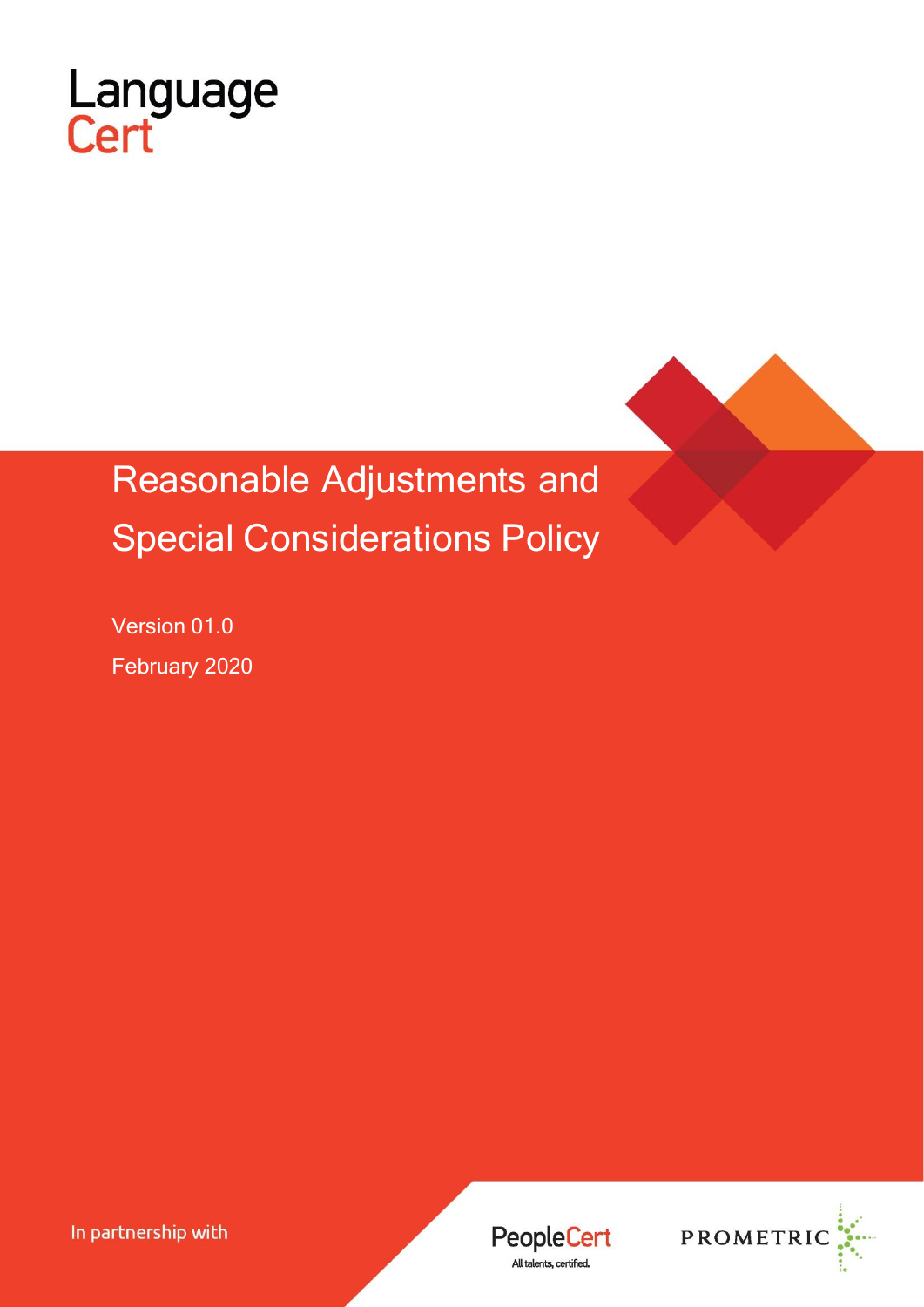## **About us**

LanguageCert is a business name of PeopleCert Qualifications Ltd, hereinafter referred to as LanguageCert. It is part of PeopleCert Group, a leading global certification provider which has been delivering millions of exams in 215 countries.

LanguageCert is a UK-registered awarding organisation, responsible for the development and awarding of language qualifications. It is recognised and regulated by Ofqual and Qualifications Wales and approved by UK Visas & Immigration as a Secure English Language Test (SELT) Provider worldwide.

LanguageCert's Secure English Language Tests (SELTs) are delivered through a business partnership of PeopleCert and Prometric.

Prometric is a leading provider of technology-enabled testing and assessment solutions to many of the world's most recognised licensing and certification organisations, academic institutions, and government agencies. It supports more than 7 million test takers annually at testing locations in more than 160 countries around the world.

#### **Introduction**

This policy is primarily aimed at our candidates who are registered on or have taken a Secure English Language Test (SELT). It is also for use by our staff and Test Centre staff to ensure they deal with all reasonable adjustments and special consideration requests in a consistent manner.

This policy outlines:

- Our approach to accessibility.
- Our arrangements for making reasonable adjustments and special considerations in relation to SELTs and how candidates qualify for reasonable adjustments and special considerations.
- The reasonable adjustments we will permit and those where permission is required in advance before they are applied.
- Which and whether special considerations will be given to candidates.

#### **Review arrangements**

We will review the policy annually as part of our self-evaluation arrangements and revise it when necessary in response to candidate feedback, changes in our practices, actions from the regulatory authorities or external agencies or changes in legislation.

#### **Arrangements not covered by this policy**

Special exam circumstances not covered in this policy should be discussed with LanguageCert before the exam takes place.

#### **Appeals**

If you wish to appeal against our decision to decline your request for reasonable adjustments or special consideration arrangements, please refer to our Appeals policy (SELT).

#### **LanguageCert's approach to Accessibility**

We are committed to complying with all current and relevant legislation in relation to the development and delivery of our qualifications and which at the time of writing includes, but is not limited to, the Equality Act 2010. We seek to uphold human rights relating to race relations, disability discrimination and special educational needs of our candidates and to provide equal accessibility, reasonable adjustments and special considerations for all candidates registered on SELTs.

LanguageCert ensures that all Test Centres approved for SELTs have fair access to examination. As such, venues are checked to confirm that they are accessible to those with a range of disabilities. An exam should be a fair test of candidates' knowledge and what they are able to do; however, for some candidates, the usual exam format may not be suitable. We ensure that our SELTs do not bar candidates from taking them.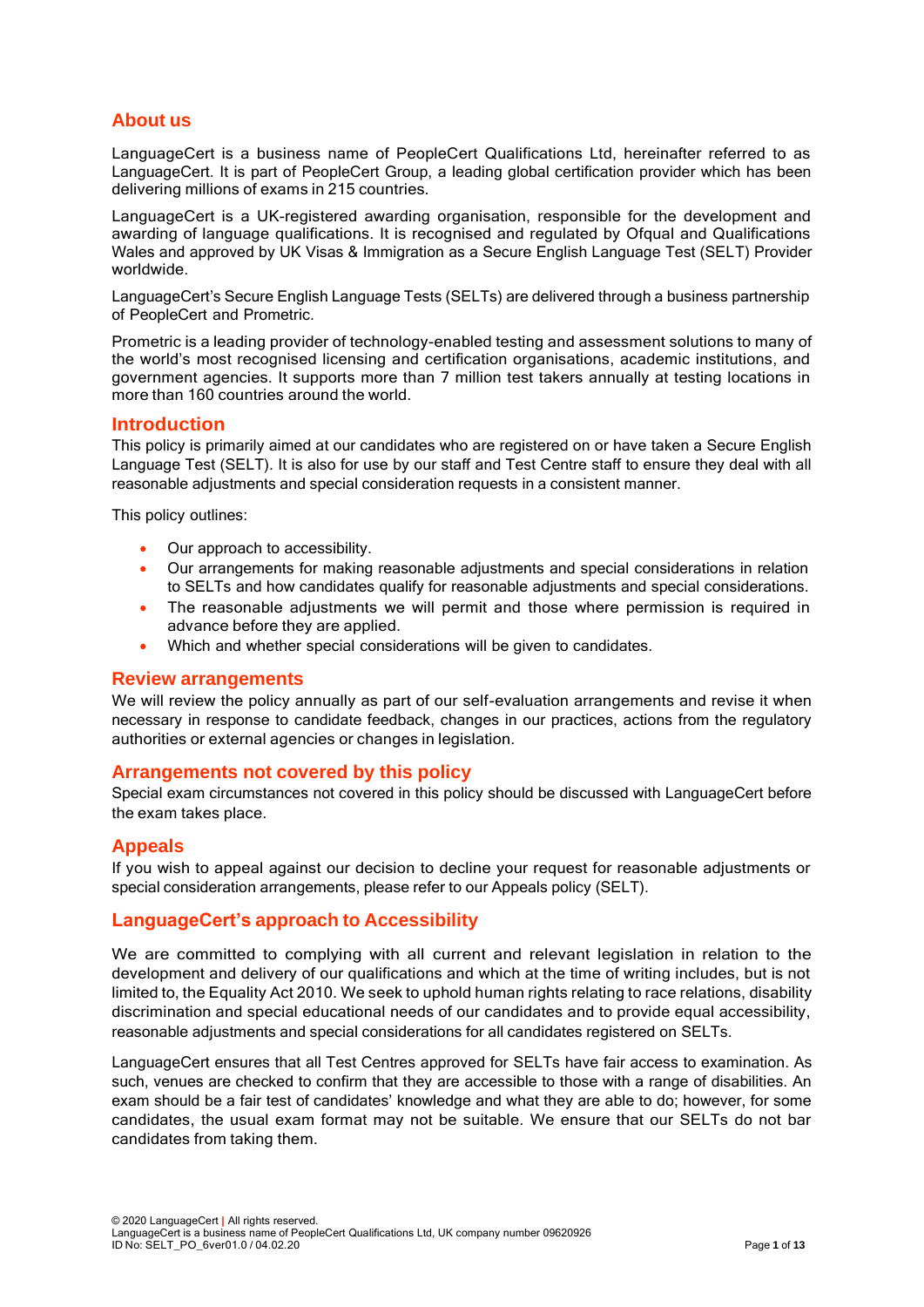We recognise that accessibility arrangements, including reasonable adjustments or special considerations may be required at the time of the exam where:

- Candidates have a permanent disability or specific learning needs.
- Candidates have a temporary disability, medical condition or learning needs.
- Candidates are indisposed at the time of the exam.

The provision for accessibility arrangements, reasonable adjustments and special consideration arrangements is made to ensure that candidates receive recognition of their achievement so long as the equity, validity and reliability of the exams can be assured. Such arrangements are not concessions to make the exam easier for candidates, nor advantages to give candidates a head-start.

#### **How to make accessibility enquiries or requests**

It is highly recommended that accessibility enquiries or requests are made at the earliest opportunity by completing the relevant form which can be found in the SELT website or by contacting our Customer Service team at [SELT@LanguageCert.org,](mailto:SELT@LanguageCert.org) or by chat or phone available on [www.languagecert.org.](http://www.languagecert.org/)

#### **Reasonable Adjustments**

A "reasonable adjustment" is any action that helps to reduce the effect of a disability or difficulty that places the candidate at a substantial disadvantage in the exam situation. It is applied to an exam to enable a disabled candidate to demonstrate their knowledge, skills and understanding of the levels of attainment required by the specification for that qualification.

Reasonable adjustments must not affect the integrity of what needs to be assessed, but may involve:

- Changing usual exam arrangements, for example, allowing a candidate extra time to complete the exam.
- Adapting exam materials, such as providing materials in Braille.
- Providing assistance during the exam, such as a practical assistant.
- Re-organising the exam room, such as removing visual stimuli for an autistic candidate.
- Changing the exam method, for example, from a written exam to a spoken exam.
- Using assistive technology, such as screen-reading or voice activated software.
- Providing the mechanism to have different colour backgrounds (e.g. for paper-based exams).
- Providing assistive hardware (e.g. telecommunication devices for the deaf, ergonomic and wireless touch keyboards, left-handed touch-ball and touch-pad mouse).

Reasonable adjustments are approved or set in place before the exam activity takes place; they constitute an arrangement to give the candidate access to the programme. The use of a reasonable adjustment will not be taken into consideration during the assessment of a candidate's exam.

LanguageCert and Test Centres are only required by law to do what is 'reasonable' in terms of granting access. What is reasonable will depend on the individual circumstances, cost implications and the practicality and effectiveness of the adjustment. Other factors, such as the need to maintain competence standards and health and safety, will also be taken into consideration.

Candidates should be fully involved in any decisions about reasonable adjustments/adaptations. This will ensure that individual needs can be met, whilst still bearing in mind the specified exam criteria for a particular qualification.

As the needs and circumstances of each candidate are different, LanguageCert considers any request for a SELT reasonable adjustment on a case-by-case basis.

A candidate requesting a reasonable adjustment must submit the following information:

- Candidate's name, Candidate Registration Number and Unique Registration Number (URN).
- Nature of, and rationale for the request.
- Supporting information/evidence (e.g. medical evidence, a statement from the Test Centre Administrator or any other appropriate information).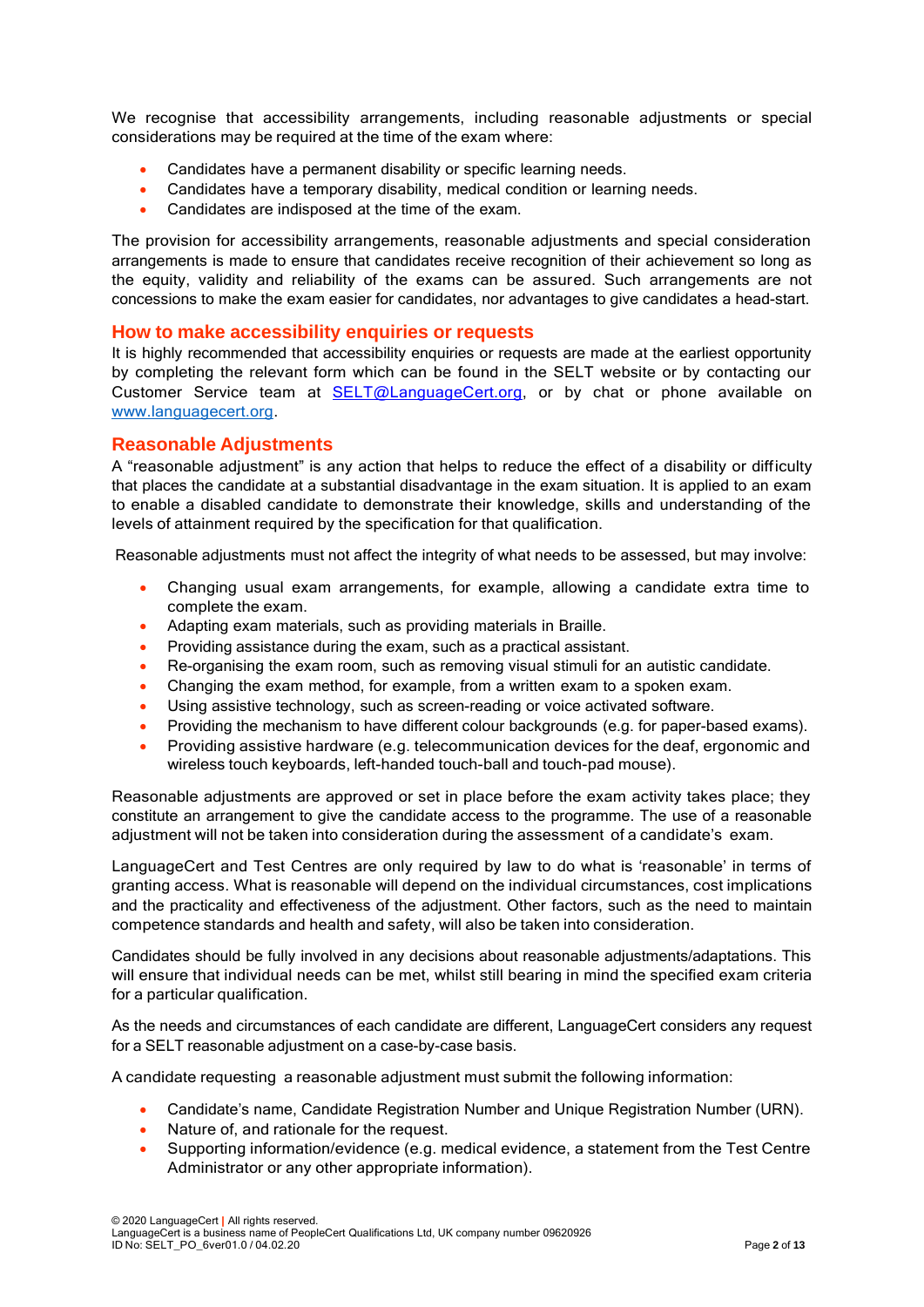**Requests for reasonable adjustments should be submitted no later than 30 calendar days before the exam.**

## **Special considerations**

Special consideration can be applied after an exam if there was a reason the candidate may have been disadvantaged during the exam. For example, special consideration could apply to a candidate who had temporarily experienced:

- An illness or injury.
- Some other event outside of their control (e.g. exam conditions) which has had, or is reasonably likely to have had, a material effect on that candidate's ability to take an exam or demonstrate their level of attainment in an exam.

Special consideration should not give the candidate an unfair advantage; neither should its use cause the user of the certificate to be misled regarding a candidate's achievements. The candidate's result must reflect their achievement in the exam and not necessarily their potential ability.

LanguageCert's decision to award special consideration will be based on various factors, which may vary from candidate to candidate and from one exam to another. These factors may, for example, include the severity of the circumstances and the nature of the exam.

Candidates should note that it may not be possible to apply special consideration where:

- An exam requires the candidate to demonstrate practical competence or where criteria have to be met fully, or in the case of qualifications that confer a 'License to Practice'.
- An exam has been missed.
- In some circumstances, for example, for on-demand exams (such as an electronic test, set and marked by a computer), it may be more appropriate to offer the candidate an opportunity to take the exam at a later date.

A candidate requesting a special consideration must submit the following information:

- Candidate's name, Candidate Registration Number and Unique Registration Number (URN).
- Nature of, and rationale for the request.
- Supporting information/evidence (e.g. medical evidence, a statement from the Test Centre Administrator or any other appropriate information).

#### **Requests for special consideration should be submitted as soon as possible after the exam and no later than 5 calendar days after the exam.**

Requests for special consideration may only be accepted after the results of the exam have been released in the following circumstances:

- Medical evidence comes to light about a candidate's condition, which demonstrates that the candidate must have been affected by the condition at the time of the exam, even though the problem revealed itself only after the exam.
- For computer-based exams, where results are immediately available.

If the application for special consideration is successful, the candidate's performance will be reviewed in the light of available evidence. It should be noted that a successful application of special consideration will not necessarily change a candidate's result.

#### **How LanguageCert will deal with requests**

We will respond to all requests within 48 hours of receipt. If we are unable to respond within this timeframe for a legitimate reason, we will provide you with an estimated response date.

In considering an application, we will:

• Review the evidence and rationale submitted by the candidate to assess the merits of the claim and whether the incident (in relation to special considerations) or the condition (in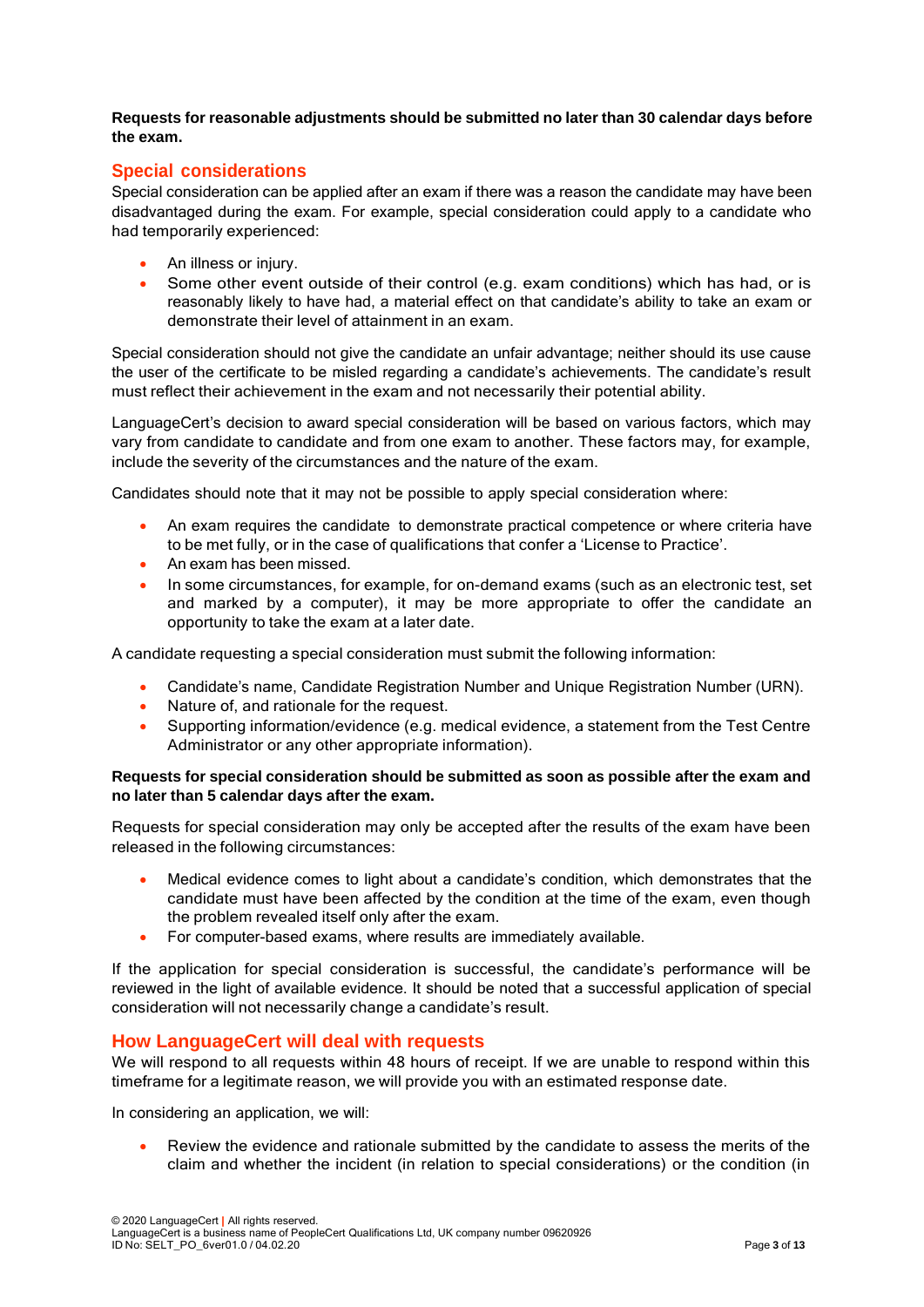relation to reasonable adjustments) is valid and a special consideration or reasonable adjustment should apply.

• Review the exam criteria/learning outcome(s) relating to the claim to determine whether such a consideration or adjustment can be reasonably applied and to what extent, and in doing so, that it will not provide an unfair advantage to the candidate(s).

In all cases, we will communicate our decision to the applicant party and in doing so outline the extent to which a special consideration or reasonable adjustment will be applied. If an application is rejected, we will provide a clear rationale as to why and in doing so inform the applicant that they have the right to appeal the decision, if relevant, in accordance with the arrangements outlined in our Appeals policy.

Some requested adjustments may not be considered reasonable if they:

- Do not meet the published criteria.
- Involve unreasonable costs to LanguageCert.
- Involve unreasonable timeframes (For example, Braille papers cannot be produced at short notice).
- Affect the security and integrity of the exam and qualification itself.

Adjustments must not put in jeopardy the health and well-being of the candidate or any other person.

#### **Contact us**

For any queries about the contents of the policy or in case you would like to feedback any views, please contact us at **SELT**@languagecert.org or, by using the channels described in our website.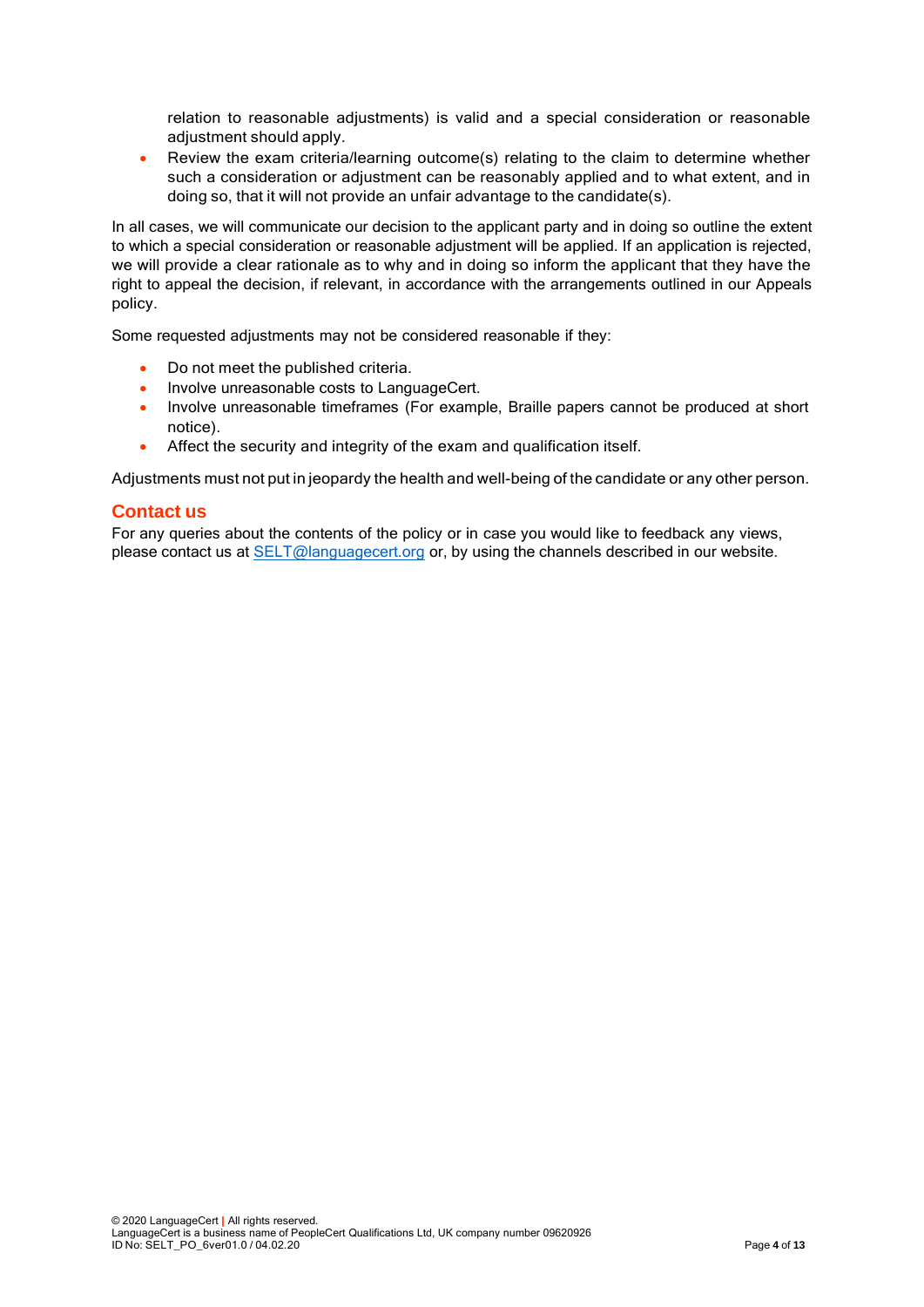## **Section 1 Making reasonable adjustments**

## **Principles of making reasonable adjustments**

These principles should be followed when making decisions about a candidate's need for adjustments to an exam.

Adjustments should:

- Not invalidate the exam requirements of the qualification.
- Not give the candidate an unfair advantage.
- Reflect the candidate's normal way of working.
- Be based on the individual need of the candidate.

We and our Test Centres have a responsibility to ensure that the exam process is robust and fair, and, allows the candidate to show what they know and can do without compromising the exam criteria.

When considering whether an adjustment to an exam is appropriate, LanguageCert will bear in mind the following (where appropriate for the related qualification):

- Adjustments to the exam should not compensate the candidate for lack of knowledge and skills. The candidate must be able to cope with the content of the exam and be able to work at the level required for the exam.
- Any adjustment to the exam must not invalidate the exam requirements of the qualification or the requirements of the exam strategy. Competence standards should not be altered. Whilst we will take all reasonable steps to ensure that a candidate with a disability or difficulty is not placed at a substantial disadvantage in comparison with persons who are not disabled, in terms of access to the exam, there is no duty to make any adjustment to a provision, criterion or practice which is defined as a competence standard. All candidates' performance must be assessed against set standards. These standards cannot be altered, but it may be possible to change the delivery or process of the exam so that each candidate has an equal opportunity to demonstrate what they know, understand and can do.
- Any adjustment to the exam must not give the candidate an unfair advantage or disadvantage over other candidates. The qualification of a candidate who had an adjustment to the exam must have the same credibility as that of any other candidate. As vocational qualifications may lead to employment, achievement of such qualifications must give a realistic indication to the potential employer of what the holder of the certificate can do.
- Any adjustment to the exam must be based on the individual need of the candidate. Decisions about adjustments to the exam should be taken after careful consideration of the exam needs of each individual candidate, the exam requirements of the qualification and the nature and extent of the support given as part of normal teaching practice. It should not be assumed that the same adjustment will be required for all exams. Different qualifications and different methods of exams can make different demands on the candidate. The candidate should be consulted throughout the process.
- Any adjustment to the exam should reflect the candidate's normal way of working providing this does not affect what is being assessed in any way. The candidate should have experience of and practice in the use of the adjustment.
- Any adjustment to the exam must be supported by evidence, which is sufficient, valid and reliable.

All adjustments to the exam must be authorised by LanguageCert.

## **The process for making the adjustment**

In all cases, the candidate may be granted adjustments to the exam, if this is approved by LanguageCert.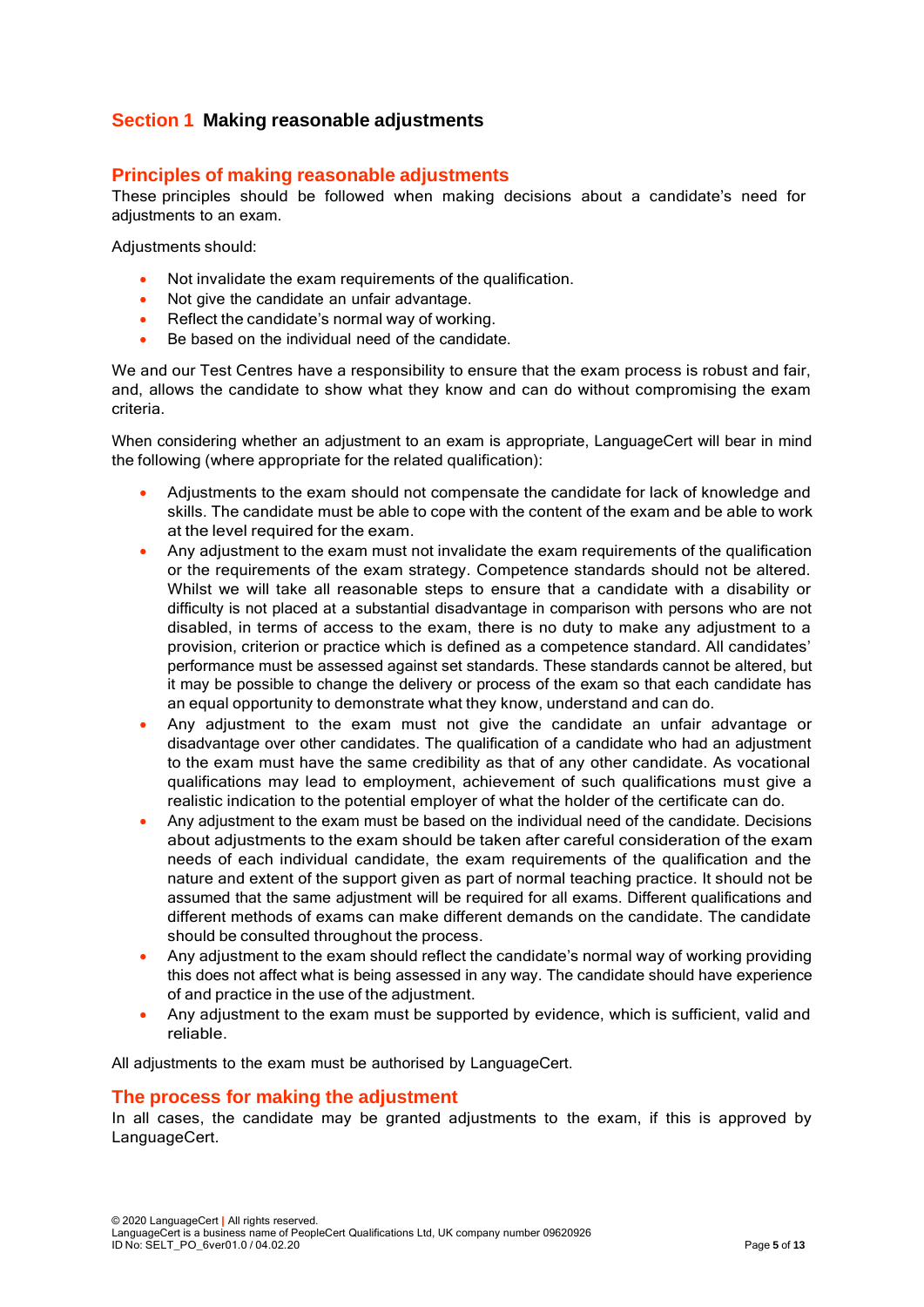## **Qualification specific information**

#### **Exams which are taken under examination conditions**

Where the method of the exam is more rigidly determined, such as for exams taken under specified conditions, there may be a greater need for adjustments to standard exam arrangements in order to enable access in accordance with the arrangements outlined below.

#### **Identifying candidates who are eligible for reasonable adjustments**

Candidates will only be eligible for reasonable adjustments if their disability or difficulty places them at a substantial disadvantage in the exam situation, in comparison to a person who is not disabled or affected.

Any adjustment to the exam will be based on what the candidate needs to access the exam. Below are some examples of candidate needs that may be eligible for adjustments to the exams. This list is not exhaustive, and it should be noted that some candidate needs will fall within more than one of the categories set out below.

#### **Communication and interaction needs**

A candidate with communication and interaction difficulties may have problems with reading or writing, the effects of which could be reduced through the use of a reader, word processor, scribe, screen reading software or voice activated software. They may also benefit from extra time during an exam that is time-constrained to allow them to demonstrate their skills and knowledge.

#### **Cognition and learning needs**

A candidate with learning difficulties, and, difficulties with comprehension, may benefit from extra time in time-constrained examinations. They may also need assistance with reading and writing.

#### **Sensory and physical needs**

A candidate may need to have exam material modified for hearing impairment and visual impairment. They may also need to use a practical assistant, reader and scribe. For SELT exams, a BSL/English interpreter may be used as a practical assistant to the candidate only. A BSL/English interpreter is not permitted to be used during a SELT exam in the role of either a reader or scribe. In addition, a candidate may benefit from the use of assistive technology and extra time to complete the exam.

#### **Behavioural, Emotional and Social needs**

The candidate may benefit from supervised rest breaks and separate accommodation, either within the Test Centre or at an alternative, approved venue.

#### **Identifying candidates' needs**

Any adjustment to the exam should be based on the individual candidate's needs to access the exam. Candidates are encouraged to make any access-related exam needs known to LanguageCert at the earliest opportunity, and preferably before or at the time of registering for their SELT exam. Once the candidate's need has been identified, LanguageCert will ensure this is documented for audit purposes. Accessibility enquiries or requests can be made are made by completing the relevant form which can be found in the SELT website or by contacting our Customer Service team at [SELT@LanguageCert.com,](mailto:SELT@LanguageCert.com) or by chat or phone available on [www.languagecert.org.](http://www.languagecert.org/)

#### **Identifying whether reasonable adjustments may be needed**

LanguageCert will decide, in conjunction with the candidate, whether they will be able to meet the requirements of the exam or whether adjustments will be required. It is important that the candidate is involved in this discussion as the candidate knows best what the effect of their particular disability or difficulty is on how they do things.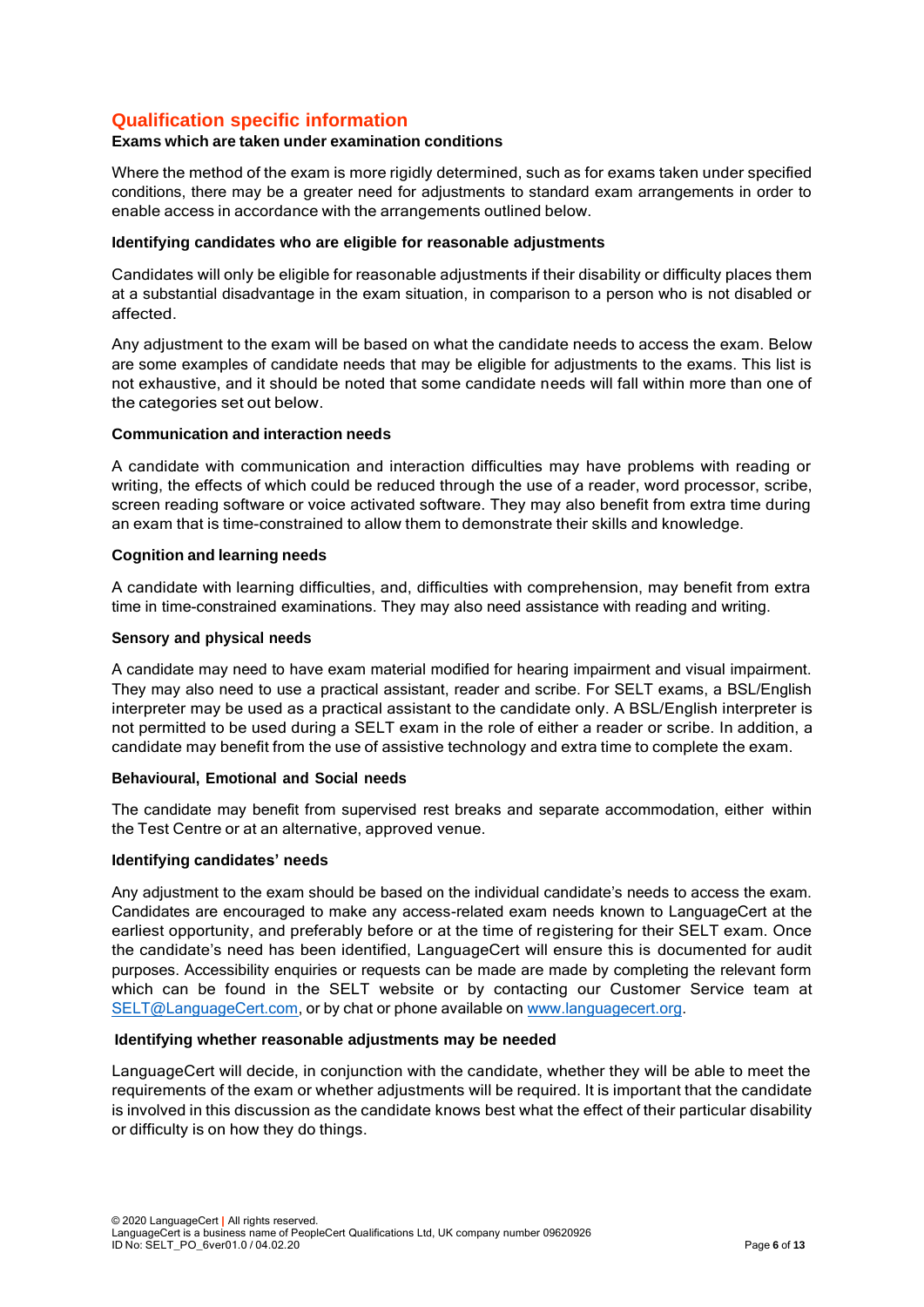#### **Identifying the appropriate adjustment**

When identifying which adjustments the candidate will need in the exam, we will take into consideration the candidate's normal way of working, history of provision during teaching and during informal exams and the exam requirements of the qualification. The same candidate may not require the same adjustment for all types of exam. Different qualifications make different demands. For example, a dyslexic candidate may need extra time to complete a written test but may not need extra time for a purely practical activity. Once the adjustment has been identified, it will be documented for audit purposes.

#### **Ensuring the adjustment is in accordance with the guidelines in this policy**

LanguageCert will ensure that the adjustment will not impair the ability to assess the candidate's performance, skill or knowledge fairly in each exam.

#### **Identifying and obtaining supporting evidence**

Any application for an adjustment to an exam must be supported by evidence, which is valid, sufficient and reliable and by using the form available in our website.

In order to ensure that any adjustment to the exam will only provide the candidate with the necessary assistance without giving them an unfair advantage over others, the applicant must be clear about the extent to which the candidate is affected by the disability or difficulty.

In all cases, the applicant must provide evidence of the candidate's physical difficulties to LanguageCert.

#### **Written evidence produced by independent, authoritative specialists**

This could take the form of medical, psychological or professional reports or assessment. These reports should state the name, title and professional credentials of the person who carried out the assessment and wrote the report. The report should set out the nature of the difficulty and extent to which the candidate is affected by the difficulty, including the effects of any medication that the candidate may be taking. In cases where changes might be expected in the way the candidate is affected by the difficulty, there will have to be recent and relevant evidence of assessment and consultations carried out by an independent expert.

A candidate with a Statement of Special Educational Need does not automatically qualify for reasonable adjustments. The demands of the qualification should be taken into account. The reasons for the statement may have only limited effect on achievement in the exam.

It is the candidate's responsibility to ensure that all applications for reasonable adjustments are based on their individual needs and that the evidence in support of the application is sufficient, reliable and valid. LanguageCert will maintain records of all cases for audit purposes and for monitoring the effectiveness of any reasonable adjustments that have been made.

#### **Range of reasonable adjustments**

Applicants should note that:

- Not all the adjustments to exams described below will be reasonable, permissible or practical in particular situations. If in doubt, the applicant is advised to contact LanguageCert for advice. In some circumstances, it may be more appropriate to select an alternative exam task for the candidate.
- The candidate may not need, nor be allowed, the same adjustment for all qualifications. Some candidates may need a single adjustment; others may require a combination of several adjustments.
- Adjustments to exams will mostly be needed for exams which are taken under constrained/examination conditions.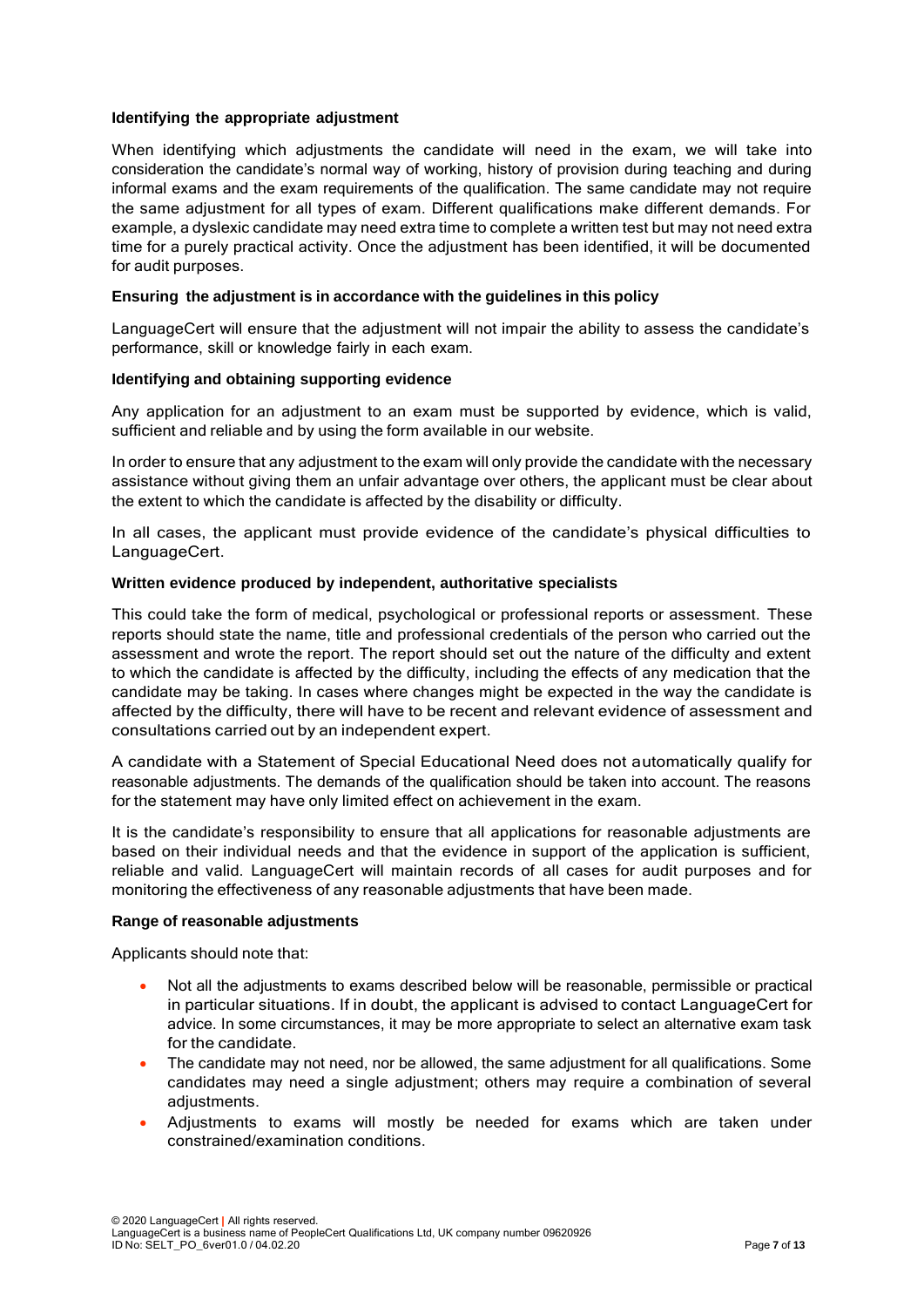## **Changes to exam conditions**

#### **Extra time**

Where exam activities are time-constrained, a candidate may be allowed extra time during an exam if they have a condition which affects the speed of processing.

The amount of extra time allowed should accurately reflect the extent to which the completion of the exam will be affected by the candidate's difficulty. 'Unlimited' extra time will not be allowed. The extra time the candidate will need is approved by LanguageCert.

Before LanguageCert allows extra time for the candidate, it should be satisfied that the candidate can cope with the content of the qualification and that the candidate is medically fit to undertake the extended exam. This will be reviewed by LanguageCert as part of the overall reasonable adjustment application.

#### **Supervised rest breaks**

Where exam activities are time-constrained, a candidate may, if there is demonstrated need, be allowed supervised rest breaks during an exam.

Supervised rest breaks may be taken either in or outside the exam room. The duration of the breaks must not be deducted from the exam time. The Test Centre must be aware that, during the supervised rest breaks, the candidate is still under exam conditions and that the usual regulations governing conduct of exams will apply during this time.

#### **Change in the organisation of the exam room**

Minor changes to the organisation of the exam room may benefit some candidates with autistic spectrum disorder, visual or hearing impairment or physical difficulties.

- Visually impaired candidates may benefit from sitting near a window so that they have good lighting.
- Deaf candidates may benefit from sitting near the front of the room and in good light.
- Some candidates may benefit from using chairs with arm rests or adjustable heights.
- Autistic candidates may benefit from having visual/noise stimuli, such as a ticking clock removed from the room.

#### **Separate accommodation within the Test Centre**

It may be necessary to accommodate the candidate separately if they are using readers, scribes, BSL/English interpreters ( acting as practical assistants) , or word processing equipment which may disturb other candidates.

## **Modifications to the presentation of the exam material**

#### **Exam material in enlarged format**

Enlargements for paper-based exams may be used. Examples of these include:

- Unmodified enlarged papers where the standard paper is photocopied from A4 to A3, thus enlarging the whole paper and retaining the original layout and visual presentation.
- Modified enlarged paper where the paper is modified by simplifying the layout while still meeting the same objectives as those tested in the original paper.

#### **Exam material in Braille**

Exam material may be provided in Braille for a blind or visually impaired candidate. The material will be modified to remove any visual content prior to Brailling.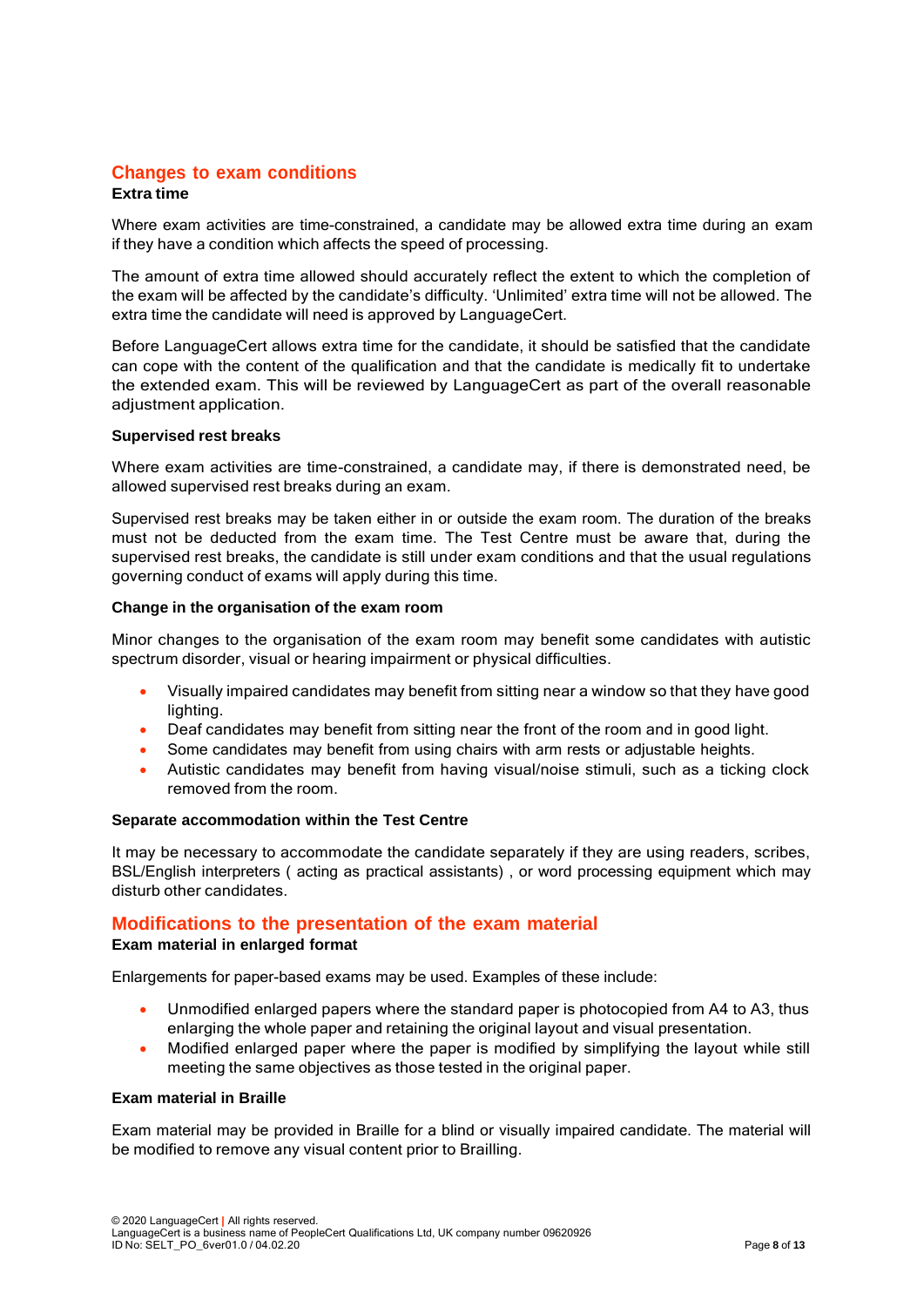Particularly, when LanguageCert must provide externally set exam material in Braille, the applicant must **apply not later than 8 weeks before the date of the exam**. If Braille exam material has been ordered, but is no longer required, the applicant should inform us immediately as any costs incurred in producing such material may be passed to the applicant.

Braille is not always an appropriate adjustment for the candidate, as not all blind people are fluent in Braille. In these circumstances, a Reader may be a more appropriate adjustment for the candidate.

#### **Modified exam material**

In listening tests, a transcript of the test may be provided, which can be read to the candidate by a live speaker. This will enable the candidate to lip-read the text.

#### **Exam material on coloured paper**

In some circumstances LanguageCert is able to provide externally set exam material on coloured paper.

#### **Use of access facilitators**

#### **Reader**

A reader is a person who, when requested, will read to the candidate all or part of the exam material and the candidate's written responses.

LanguageCert should, in consultation with the candidate, decide whether the use of a reader will be an effective arrangement. The candidate may be more comfortable with:

- The use of speech/screen reading software which reads out the material without decoding or interpreting it.
- Accessing the exam material in electronic format, in Braille or through sign language.

For SELT exams, LanguageCert will liaise with the Test Centre to make the necessary arrangements for the provision of a reader.

The reader should not normally be the candidate's own tutor or assessor, except in circumstances where it might be necessary. In such cases, LanguageCert must be specifically consulted. Under no circumstances may a relative, friend or peer of the candidate be used as a reader.

The reader will be selected on the basis of their ability to work effectively with the candidate. The reader must be able to read accurately and at a reasonable rate and should have sufficient knowledge of the subject to read technical terms accurately.

LanguageCert and the Test Centre will ensure that the candidate and reader are clear about the limitations of the reader's role.

A separate invigilator must be present when a reader is used to ensure that the guidance regarding readers is followed.

The candidate using a reader should be accommodated separately so as not to disturb other candidates.

Where a candidate is not eligible for the use of a reader, it may be helpful for the candidate to read the questions aloud. In these circumstances, the candidate must be accommodated in a separate room so that other candidates are not disturbed. Separate invigilation should be arranged in these cases. The Test Centre Administrator may not correct the reading of the candidate.

The reader:

- Should read only as requested by the candidate. The candidate may choose to read some parts of the exam themselves.
- Should read accurately and articulate clearly.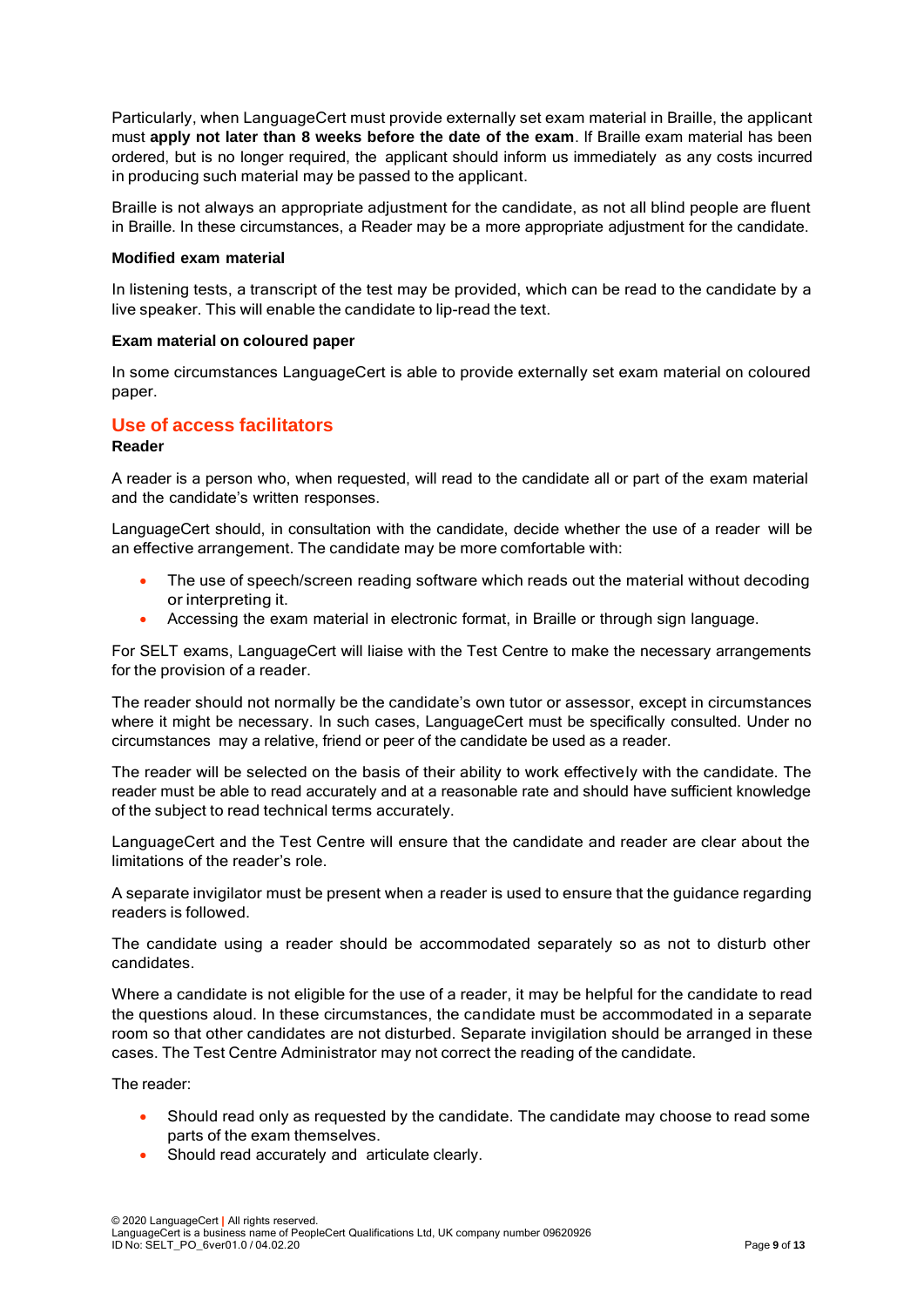- Should only read the exact wording (instructions and questions), and not give meanings of words, rephrase or interpret anything.
- Should repeat instructions and questions in the exam only when specifically requested to do so by the candidate.
- May consult a dictionary, (only where this is allowed), at the candidate's request and read out entries.
- Should read, as often as requested, the answers already recorded, but may not act as proofreader.
- Should not advise the candidate regarding which questions to do, when to move on to the next question, or the order in which the questions should be answered.
- May enable a visually impaired candidate to identify which piece of visual material relates to which question but should neither give factual help to the candidate nor offer any suggestion.
- Is permitted to help a visually impaired candidate using diagrams, graphs and tables to obtain the information that the print/amended print copy would give to a sighted candidate.
- Should, if requested, give a visually impaired candidate the spelling of a word which appears on the paper, but otherwise spellings must not be given.
- Should refer any problems during the exam to the Test Centre Administrator.

#### **Scribe (sometimes called amanuensis)**

A scribe is a person who, in an exam, writes down or word processes a candidate's dictated responses. Where there is evidence of need, a scribe may be allowed in all exams where writing or keyboarding is not the competence being assessed. The most common need for a scribe is where a candidate has injured their arm and is unable to write.

LanguageCert will, in consultation with the candidate, decide whether the use of a scribe is an appropriate adjustment. As the effective use of a scribe requires high level communication skills from the candidate, the candidate should consider whether they would be more comfortable with the use of a computer.

For a candidate requiring a scribe and a reader, the same person may act as both, provided permission has been given by LanguageCert for both.

The use of a scribe should not affect the exam requirements for the qualification being assessed. In some cases, the writing of answers by the candidate may be the skill being assessed.

A scribe will be selected on the basis of their ability to work effectively with the candidate. A scribe should be able to produce an accurate record of the candidate's responses, write legibly and/or word process at a reasonable speed, and have sufficient knowledge of the subject to be able to record technical terms correctly.

A scribe should not normally be the candidate's own tutor or assessor, except when necessary. In such cases, LanguageCert should be specifically consulted. Under no circumstances may a relative, friend or peer of the candidate be used as a scribe.

LanguageCert will liaise with all parties (e.g. the Test Centre, candidate and scribe) to ensure all are clear about the limitations of the scribe's role. LanguageCert will give the scribe clear instructions regarding what they are required to do and what is not allowed during the exam. These instructions should also be given to the Test Centre Administrator.

The candidate using a scribe should be accommodated separately so as not to disturb other candidates.

A separate invigilator should be present when a scribe is used to ensure that the guidance regarding scribes is followed.

During the exam, a scribe: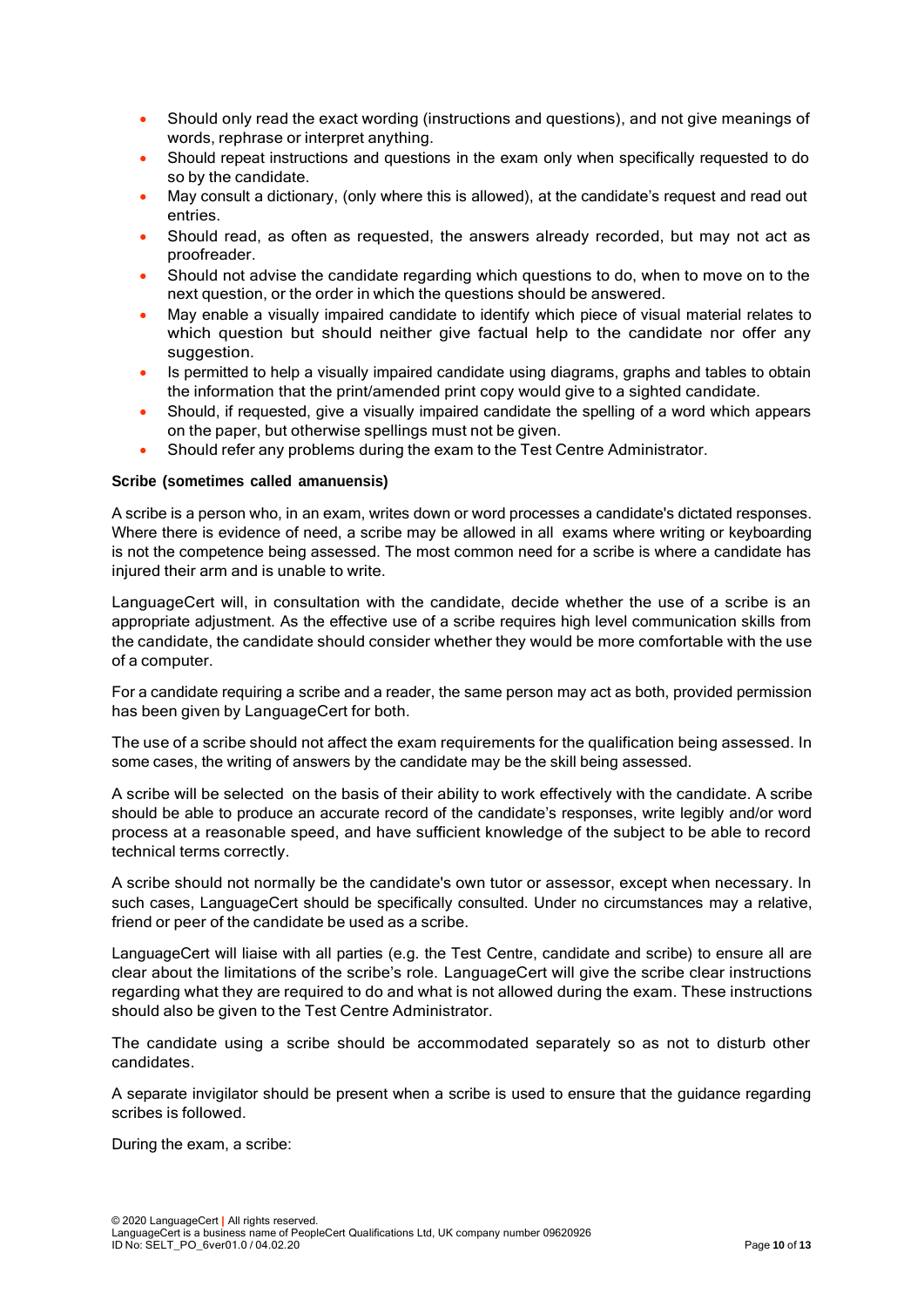- Should check with the candidate for which parts of the exam they wish to have their responses scribed. The candidate may choose to write some responses him/herself.
- Should neither give factual help to the candidate nor offer any suggestions.
- Should not advise the candidate regarding which questions to do, when to move on to the next question or the order in which the questions should be answered.
- Should write down answers exactly as they are dictated. Where spelling accuracy and punctuation is being tested, the scribe must follow explicit instructions from the candidate. The scribe may not take responsibility for spelling technical words.
- Should write a correction on a typescript or Braille sheet if requested to do so by the candidate.
- May, at the candidate's request, read back what has been written but no comment must be made about any part of the candidate's response.
- Should immediately refer any problems in communication during the examination to the Test Centre Administrator.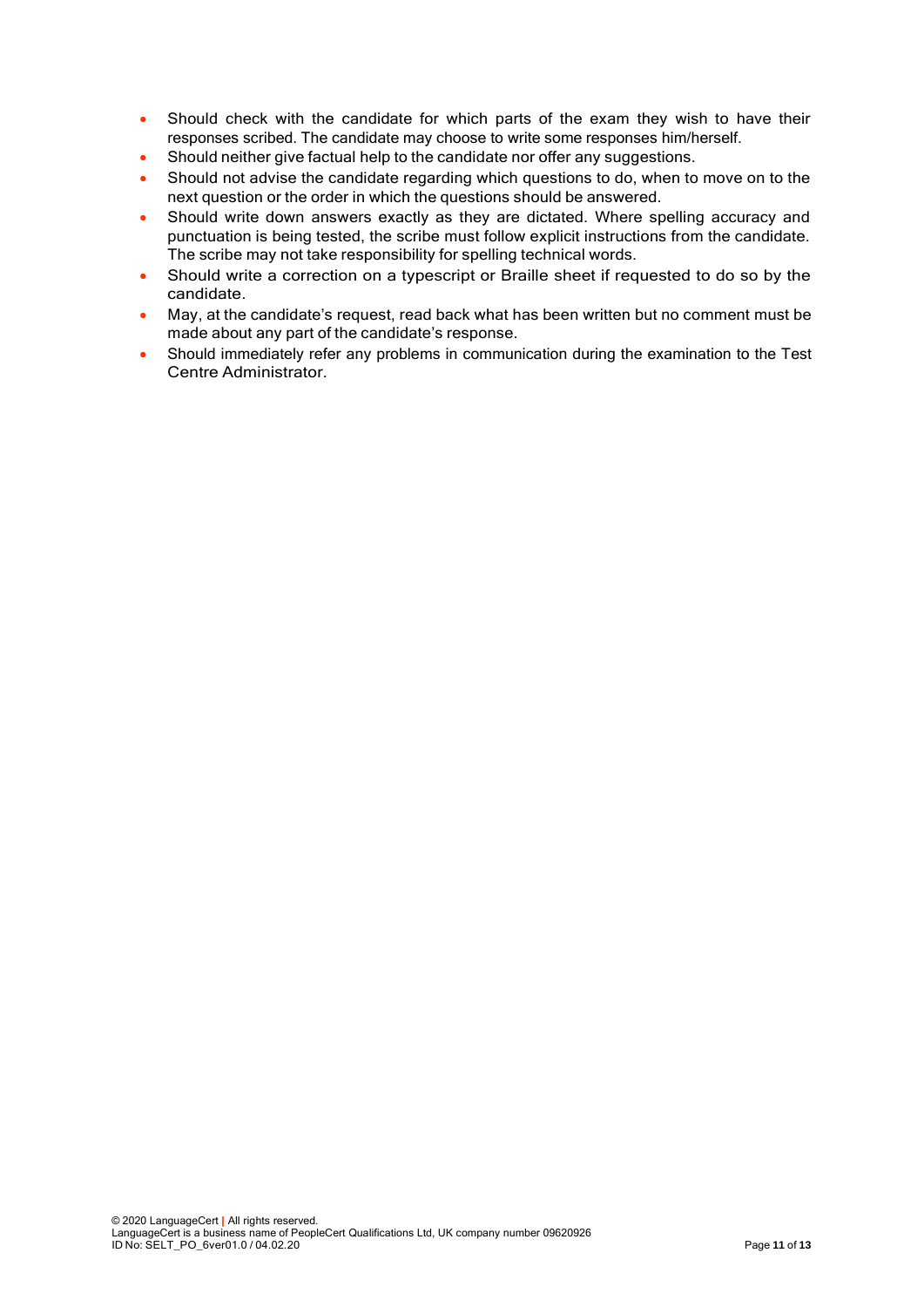## **Section 2 Making special considerations**

We will review the circumstances and evidence surrounding each request for special consideration to ensure that the decision made maintains the equity, validity and reliability of the exam for the candidate and does not give the candidate an unfair advantage.

A candidate who is fully prepared and present for a scheduled exam may be eligible for special consideration if:

- Part of an exam has been missed due to circumstances beyond the control of the candidate.
- Performance in the exam is materially affected by adverse circumstances beyond their control. These include:
	- o Temporary illness or accident/injury at the time of the exam.
	- o Bereavement at the time of the exam.
	- o Serious disturbance during an examination, particularly where recorded material is being used.
	- $\circ$  Accidental events at the time of the exam such as: being given the wrong examination paper, being given a defective examination paper, failure of practical equipment or failure of materials to arrive on time.
- There is a sufficient difference between the part of the exam to which special consideration is applied and other parts of the qualification that have been achieved to infer that the candidate could have performed more successfully in the exam.
- Alternative exam arrangements which were agreed in advance of the exam proved inappropriate or inadequate.

A candidate will not be eligible for special consideration if the Test Centre is unable to verify that the candidate was affected at the time of their SELT exam by a particular condition.

A candidate will not be eligible for special consideration if performance in the examination is affected by:

- Domestic inconvenience, such as moving house, taking holidays at the time of the exam.
- Long-term illness, unless the illness manifests at the time of the exam.
- The consequences of taking alcohol or recreational drugs.
- The consequences of disobeying the Test Centre's internal regulations.
- Preparation for an exam affected by difficulties during the course (e.g. staff shortages, building work or lack of facilities).
- Misreading the timetable and/or failing to attend at the right time and/or right place.
- Misreading the instructions of the question paper and answering the wrong questions.
- Making personal arrangements, such as a wedding or holiday arrangements, which conflict with the examination timetable.
- A disability or learning difficulties (diagnosed or undiagnosed) unless illness affects the candidate at the time of the exam, or where the disability exacerbates what would otherwise be a minor issue (difficulties over and above those that previously approved access arrangements would have alleviated).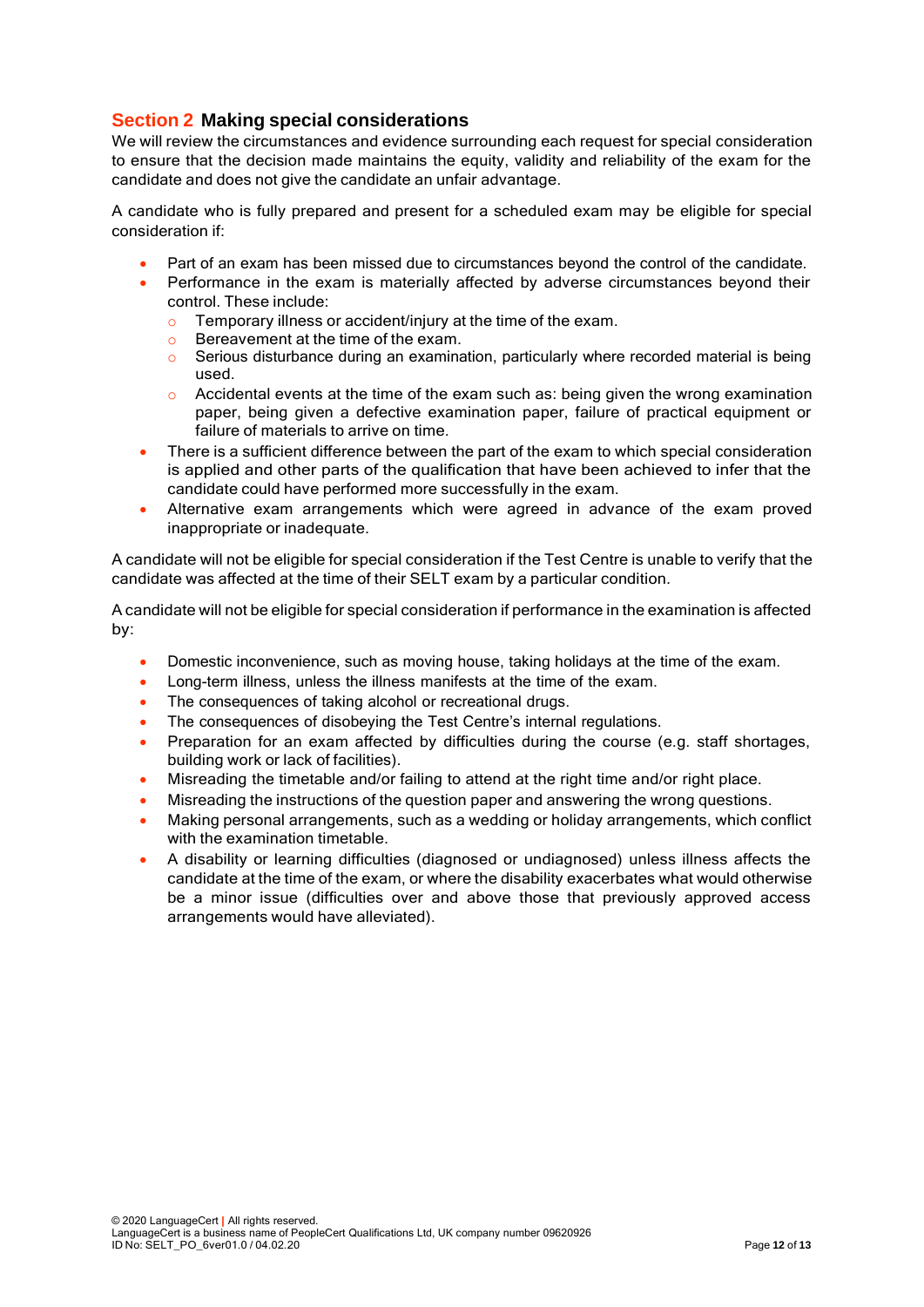## **Appendix 1 – Glossary**

| <b>Term</b>                       | <b>Definition</b>                                                                                                                                       |
|-----------------------------------|---------------------------------------------------------------------------------------------------------------------------------------------------------|
| Access to exam                    | The removal of artificial and unnecessary barriers to the process of judging                                                                            |
|                                   | an individual's competence.                                                                                                                             |
| Appeal                            | A process through which an awarding organisation may be challenged on<br>the outcome of a decision.                                                     |
| Exam                              | The process of making judgments about the extent to which a candidate's<br>work meets the exam criteria for a qualification or unit, or part of a unit. |
| Exam criteria                     | The requirements that a candidate needs to meet in order to achieve                                                                                     |
|                                   | success (or a given grade) in a qualification, unit, or part of a unit.                                                                                 |
| Exam method                       | The means by which an individual's competence is assessed.                                                                                              |
| Exam needs                        | The adjustments that some individuals require to the exam strategy and/or<br>exam task in order to demonstrate that they can meet the required          |
|                                   | standard.                                                                                                                                               |
| Exam task                         | An activity undertaken by an individual candidate to show that they can<br>meet the required standard.                                                  |
| Assessor                          | The person who assesses a candidate's work.                                                                                                             |
| Assistive                         | Mechanical or electronic devices which help individuals with particular                                                                                 |
| technology                        | needs to overcome these limitations.                                                                                                                    |
| <b>BSL/English</b><br>interpreter | An individual who interprets communication into and from British Sign<br>Language (BSL).                                                                |
| <b>SELT Test Centre</b>           | An organisation (Test Centre) approved to offer SELTs, and, accountable                                                                                 |
|                                   | to LanguageCert for the specified exam arrangements leading to a SELT                                                                                   |
|                                   | qualification.                                                                                                                                          |
| Competence                        | The ability to perform to the required standard.                                                                                                        |
| Enabling<br>technologies          | See assistive technology.                                                                                                                               |
| <b>Externally set</b>             | Examinations or exam tasks or assignments which are determined by the<br>Awarding Organisation.                                                         |
| <b>Test Centre</b>                | A person who supervises individuals taking a SELT exam.                                                                                                 |
| Administrator                     |                                                                                                                                                         |
| (Invigilator)                     |                                                                                                                                                         |
| Malpractice                       | Actions and practices which threaten the integrity and the security of<br>SELTs.                                                                        |
| Moderation                        | The process of checking that exam standards have been applied correctly                                                                                 |
|                                   | and consistently between assessors, between Test Centres and over time,                                                                                 |
|                                   | and making adjustments to results - where required - to compensate for                                                                                  |
|                                   | any differences in standard that are encountered.                                                                                                       |
| Reasonable                        | Any action that helps to reduce the effect of a disability or difficulty that                                                                           |
| adjustment                        | places the candidate at a substantial disadvantage in the exam situation.                                                                               |
|                                   | Arrangements are approved in advance of an exam.                                                                                                        |
| Risk assessment                   | An estimation of the likelihood of something unfortunate happening as a<br>result of a course of action.                                                |
| Scribe                            | Person who writes down or word processes a candidate's dictated<br>responses.                                                                           |
| Qualification                     | A detailed statement or document which sets out the aims, purpose,                                                                                      |
| specification                     | content, structure, and exam arrangements for a qualification.                                                                                          |
| <b>Standards</b>                  | The combination of knowledge, understanding and skills required to                                                                                      |
|                                   | perform a job or task to the level of competence required in the workplace.                                                                             |
| Special                           | Procedures implemented at the time of an exam to allow attainment to be                                                                                 |
| consideration                     | demonstrated by a candidate who has been disadvantaged by temporary                                                                                     |
|                                   | illness, injury, indisposition or adverse circumstances at the time of the<br>examination.                                                              |
| Speech software                   | A computer program that reads text.                                                                                                                     |